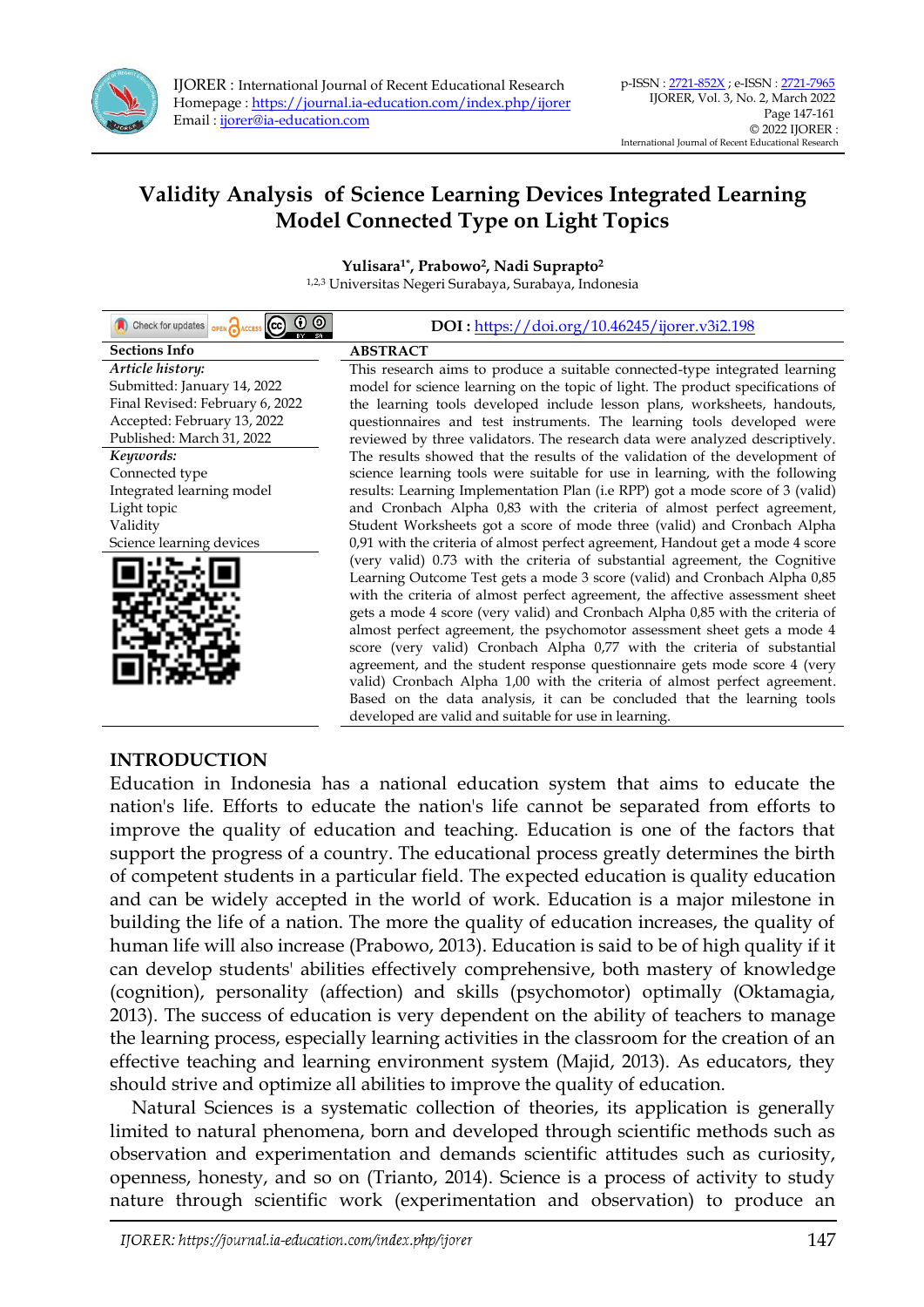understanding of concepts, principles, laws and scientific attitudes so that they are useful for everyday life (Taqiya, 2019). Natural Sciences essentially has 2 components, namely product components and process components (Agustina, 2013). The information also shows that Natural Sciences is both a product and a process. The two components cannot be separated because the two components are a unity. The science process will produce new science products, and knowledge as science products will raise new questions to be investigated through the science process so that new science products are produced.

The results of observations in 1<sup>st</sup> State Junior High School Kamal, it is known that at that school students are less enthusiastic and pay less attention to the teacher when learning takes place. This has an impact on students' ability to provide an idea or opinion when given a question by the teacher in the learning process. Students' thinking abilities need to be considered both from the cognitive, affective, and psychomotor aspects. Students have not been able to fully develop thinking skills in the learning process, as a result students do not understand the concepts they are learning. This has an impact when students are given practice questions or assignments individually, where students have not been able to complete independently. Students tend to copy their friends' assignments without thinking and trying to solve them themselves when completing the practice questions or individual assignments given. Students' curiosity needs to be increased, which according to McCollum explained that the important components in teaching using a scientific approach include the teacher must present learning that can increase curiosity (foster a sense of wonder), improve observing skills (encourage observation), conduct analysis (push for analysis) and communicating (require communication) (Wibowo, 2014).

Based on the description above, the science learning process at 1<sup>st</sup> State Junior High School Kamal will have an impact. Where in the learning process students are not able to construct a science material and students do not get direct experience, so students are increasingly difficult to understand a concept being studied. The absence of an adequate learning device that can be used by teachers as a guide in teaching can be one of the factors in this problem. As a result, student learning outcomes are low. This really needs to be considered and followed up so that student learning outcomes increase both from the cognitive, affective, and psychomotor aspects. For example, by applying the connected type of integrated integrated learning which is able to improve student learning outcomes (Andansari, 2015). In addition, the connected type integration model can help students to achieve completeness indicators, which can be seen from the analysis of learning outcomes on product cognitive and process cognitive aspects. This happens because in the connected type of integrated learning, learning is studentcentered (Nisak, 2013).

One of the concepts learned by students in science subjects is the concept of light. "Light is a form of electromagnetic wave energy that propagates transversely. The light source emits light energy by radiation, so it is called radiant energy. Plants need light in the process of photosynthesis, where photosynthesis is a stepping stone in food production. Humans and animals basically depend on green plants for food. Parts of plants such as leaves, stems, fruits and seeds are a source of food for humans. Photosynthesis is the process of forming glucose from carbon dioxide and water with the help of sunlight. In the process of photosynthesis, many chemical reactions are involved in a complex manner (Budiarso, 2017).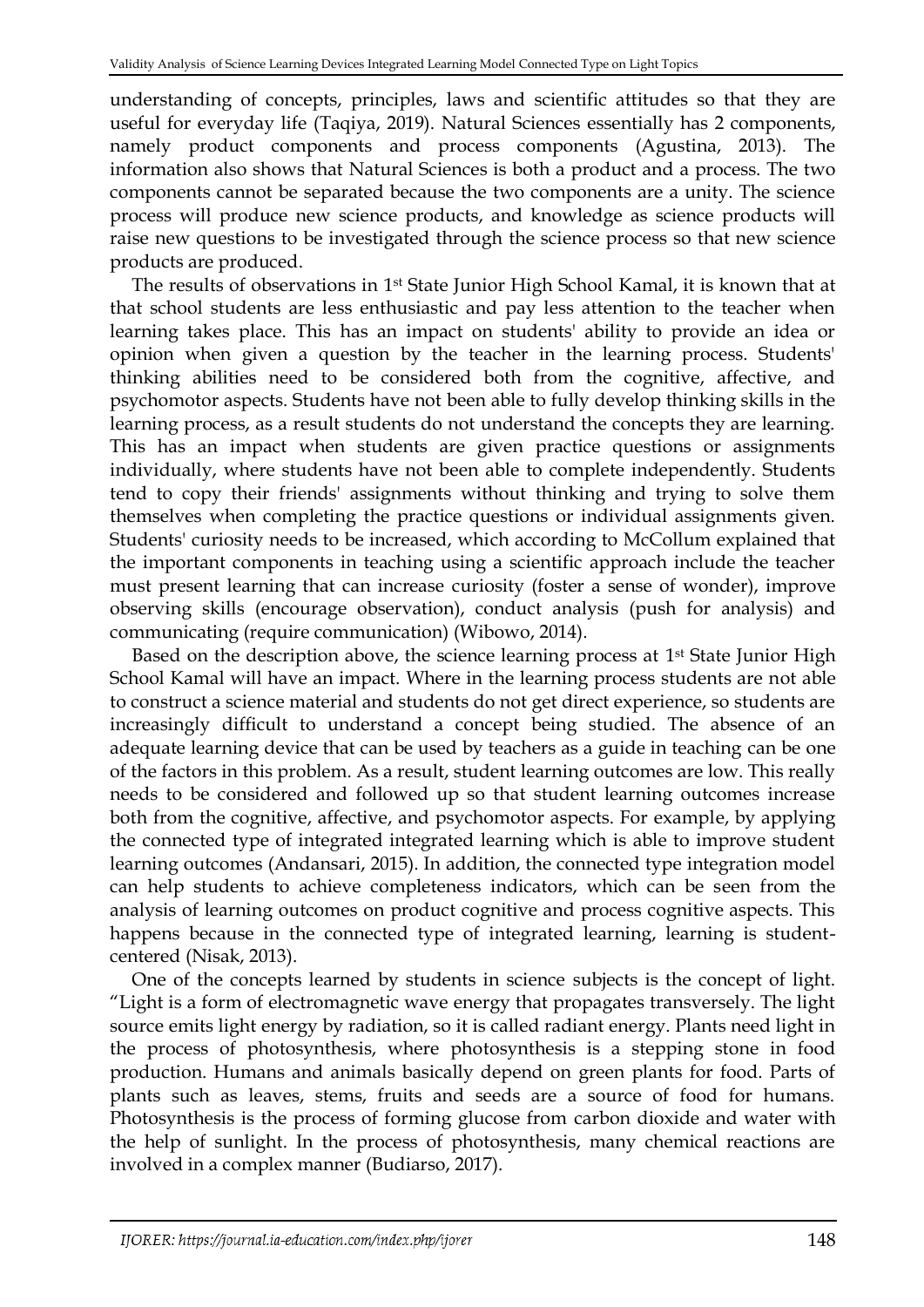Based on this description, it shows that light material has an integrated concept with other concepts that can be studied both physically, chemically, and also biologically. The integration of these concepts is very important for students in learning. According to Ananda (2018) integrated learning can provide a meaningful learning experience for students. Therefore, it is necessary to do learning by using the concept of integration in one discipline. Efforts to improve students' ability to think and integrate the concepts they learn are by applying integrated learning. According to Dimyati (2016) integrated learning is a learning approach that involves several fields of study to provide meaningful experiences to students. The meaning in question is that students will understand the concepts learned through direct observation and relate them to other concepts that are understood. Integrated learning allows students to develop concepts learned in interdisciplinary sciences. Prabowo in Trianto (2014) states that the connected model is one model that is considered feasible to be developed and implemented in formal education (elementary schools).

There are many preliminary studies related to integrated learning, as is the case in research Suanah (2017) which conducted research related to connected-type integrated learning in mathematics, the results showed that student learning outcomes increased. Another study Haidir (2012) applied the connected type of integrated learning model to light material, the results showed that student learning outcomes increased. Both studies evaluate learning only covers cognitive aspects, affective and psychomotor aspects of students are not explained. In addition Oktamagia (2013) also conducted research related to integrated learning of the connected type in light material, the results showed that student learning outcomes from the cognitive aspect increased after learning, affective and psychomotor assessments of students were also very good. The research conducted by Oktamagia is that the learning resources used by students are only in the form of worksheets, students need a handout that can be used as a medium in learning. Given that the connected type of integrated learning model is a material integration model. So students must understand the concepts related to the concepts that are connected.

One of the integrated learning models that are classified in integrating one field of study or interdisciplinary science is the connected model. The connected model is a curriculum integration model that intentionally connects one concept to another, one topic to another, one skill to another in interdisciplinary sciences (Dimyati, 2016). This connectedness model has several advantages and disadvantages. The advantages of the connectedness model are as follows: (a) students have a broad picture through integrating ideas between fields of study; (b) able to develop concepts continuously so that the internalization process occurs; (c) able to integrate ideas in interdisciplinary sciences so as to enable students to study, conceptualize and assimilate ideas to solve problems (Ananda, 2018).

Weaknesses of the connectedness model include the following: (a) it still seems that the interdisciplinary fields of study are still separate; (b) it does not encourage teachers to work together in teams; (c) efforts to develop connectedness between fields of study are being neglected Fogarty in Trianto (2014). One of the weaknesses of the connectedness model that needs to be considered is that various fields of study are still separate and there is no relationship (Ananda, 2018). So that the weaknesses in the connected type of integrated learning are not too obvious, it is necessary to carry out an innovation in the development of science learning tools related to the connected type of integrated learning.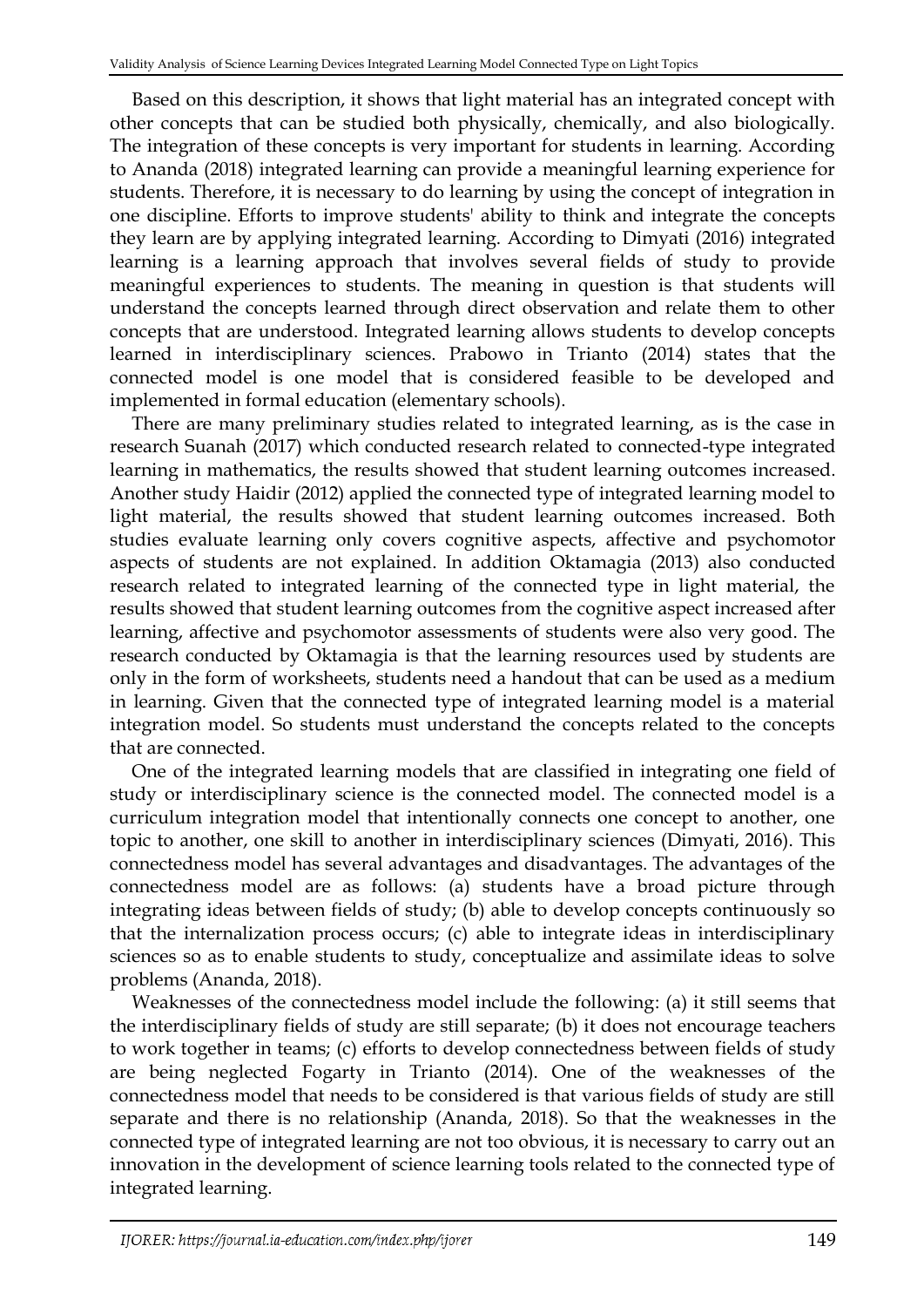# **RESEARCH METHOD**

## **General Background**

The main problem of this research is how feasible is the connected type of integrated science learning model-oriented science learning device on the topic of light? This research is quantitative descriptive. before the tool is validated by experts, the tool is first designed with a development procedure that includes: (1) learning problems, (2) learner characteristics, (3) task analysis, (4) learning objectives, (5) content sequencing, (6) strategies learning, (7) delivery of learning, (8) evaluation instruments, and (9) learning resources. The tools developed include: lesson plans, worksheets, handouts, cognitive learning outcomes tests, affective assessment sheets, skills assessment sheets, and student response questionnaire sheets. The learning tools developed are then reviewed or validated by expert lecturers. The validation process is carried out by 3 validator lecturers so that it will produce data which will then be analyzed descriptively quantitatively.

## **Sample / Participants / Group**

The subject of this research is a connected type of integrated science learning model on the topic of light. The learning tools developed were validated by 3 validators consisting of designer validators, subject matter expert validators, and teachers.

## **Instrument and Procedures**

The research instrument is a tool used to collect data, in this study the instrument used was a learning device validation sheet. This validation sheet is used to validate the developed device. The feasibility of a learning device can be measured from the quality of a device itself, where the quality can be known if a device is validated by an expert using a validation sheet. The validation sheet contains instructions and requests to the validator to provide suggestions for improvement and provide an assessment. The validation sheet is equipped with a choice of scores 1-4 with a category score of 4 being very good. A learning device can be said to be valid if the validity value is at least 2.6 with a good predicate. The learning tools developed were reviewed by 3 validators. Device validation is carried out through validation designers, subject matter experts, teachers who are focused on the process of constructing and content validation testing of the devices made.

In the previous study, namely the research Siburian (2019), this study aimed to determine the validity of the results of developing Environmental Science learning tools with inquiry strategies and instruments for critical thinking skills, creative thinking and student cognitive learning outcomes. The results obtained, namely the syllabus, lesson plans, student worksheet (LKM), and test instruments were declared valid even after making improvements. The same thing was also expressed by Budiarso (2017) this research is a study related to the analysis of the validity of learning devices that aims to obtain an effective guided inquiry model physics learning device to improve high school student learning outcomes on dynamic electricity material. The results showed that lesson plans, worksheets, student textbooks, and cognitive learning outcomes were declared valid. While the psychomotor and affective observation sheets were stated to be very valid. In Siregar's (2020) research, this research is a study related to the analysis of the validity of learning tools that aims to produce learning tools with a valid contextual approach to improve students' KPKM in terms of format, language and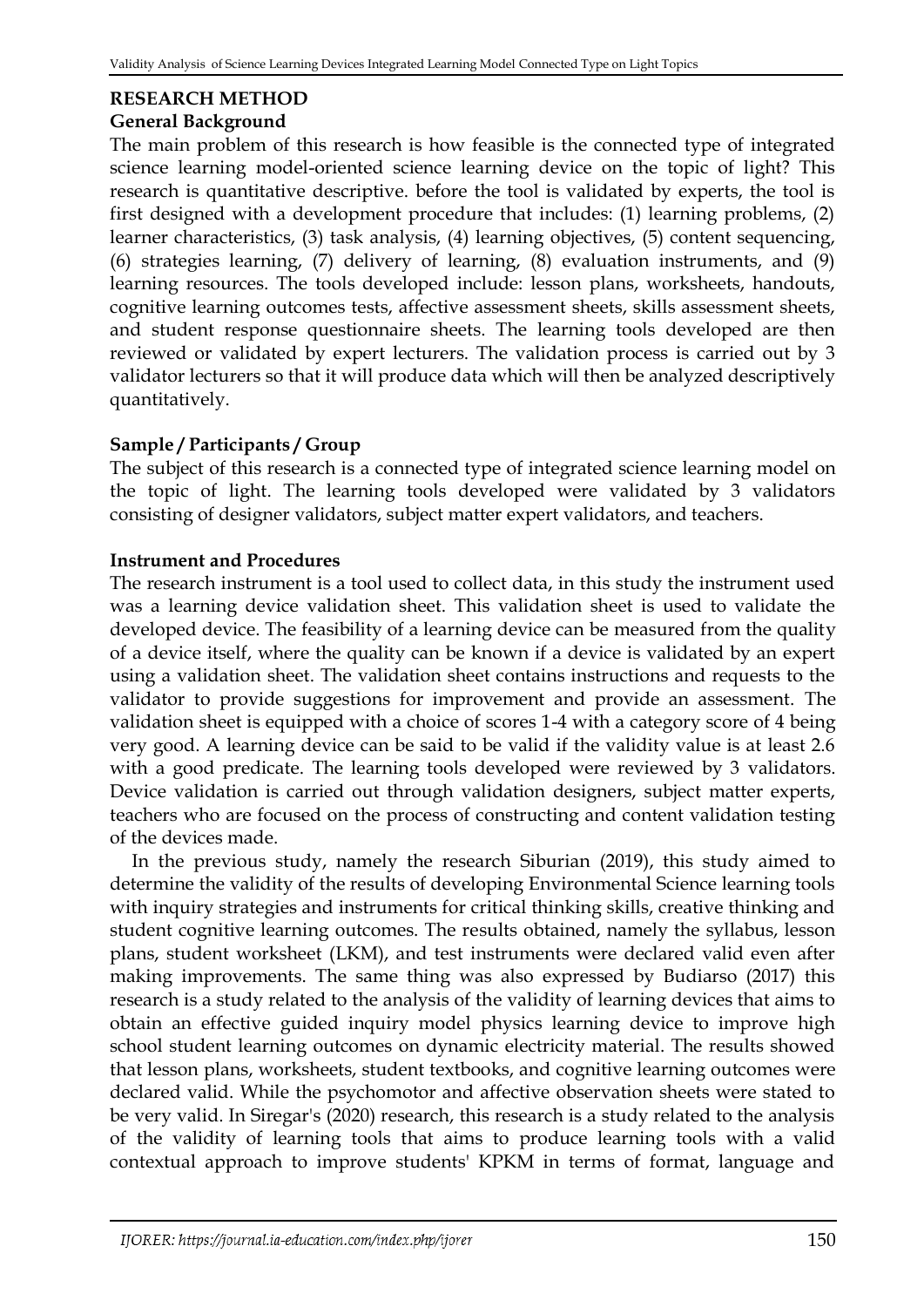content. The results showed that the learning tools developed were categorized as valid in terms of format, language, and content.

This research is a descriptive research. In this study only focused on aspects of the validity of the analysis of the learning tools developed. In further research related to the analysis of the validity of the developed learning device, it should also be analyzed related to the response questionnaire on the developed device. So that readers can find out the quality of the learning tools developed, with this the devices developed besides being reviewed by experts also get responses from students who will be respondents in the research conducted.

#### **Data Analysis**

After data collection, namely analyzing the data. where the data analysis of the validation results of the learning device was analyzed quantitatively. What needs to be validated in the developed learning tools include lesson plans, worksheets, handouts, learning outcomes tests, affective assessment sheets, psychomotor assessment sheets and student response questionnaire sheets. Interpretation of learning device validation assessment scores is presented in Table 1.

| Score interval | Category      |  |
|----------------|---------------|--|
| 1.00           | Very Invalid  |  |
| 2.00           | Invalid       |  |
| 3.00           | Valid         |  |
| 4.00           | Very Valid    |  |
|                | (Nizar, 2018) |  |

**Table 1.** Interpretation of learning device assessment scores.

Data validation analysis which includes device validation and assessment is carried out by finding the mode value for each component obtained from the validator. The calculation of the reliability of the device assessment instrument uses the following formula:

$$
R = \left(1 - \frac{A - B}{A + B}\right) \times 100\%
$$

Description:

R = Instrument Reliability

A = The average number of scores higher than the validator

 $B$  = The average number of scores lower than the validator

An instrument is said to be reliable if it has a reliable value of 0.75 or 75% Borich in (Sudiarman, 2015).

Data of the instrument were also analyzed using descriptive statistics with the help of SPSS 16 software (statistical package for social science), namely the crude index agreement equation to obtain the instrument reliability coefficient, and the Cronbach alpha equation to obtain the instrument item reliability coefficient (Suheriyanto, 2014). The equations for the crude index agreement and Cronbach's alpha are as follows: Equation of crude index agreement (crude index agreement)

$$
IKK = \frac{n}{N}
$$

(Arikunto, 2013)

Description: *IKK =* Coarse fit index *n* = The same number of codes or answers *N* = The number of objects observed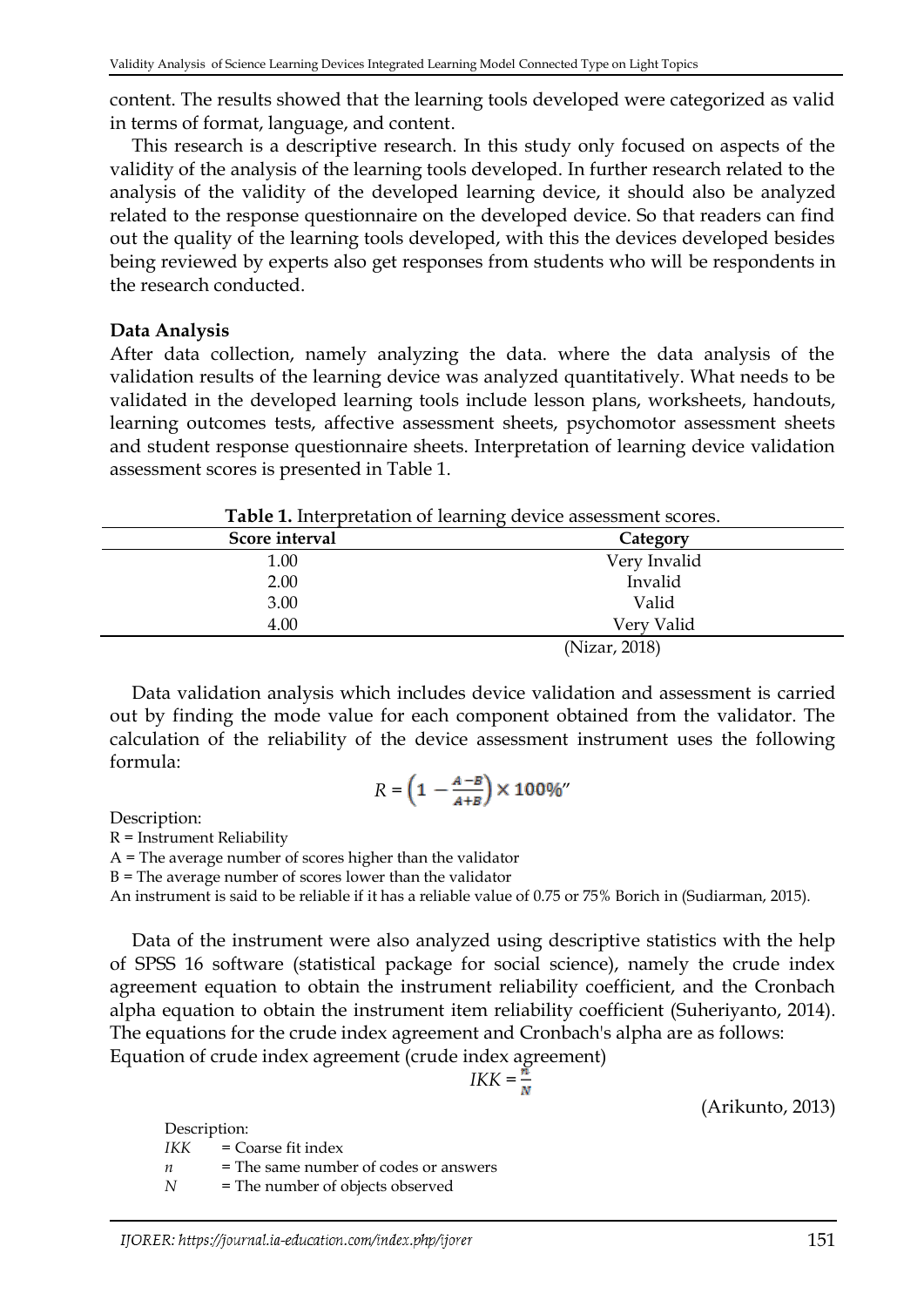The instrument has good reliability if IKK > substantial or IKK > 0.60 according to the criteria of agreement between observers.

|    | Table 2. Criteria for agreement between observers. |               |  |  |  |  |
|----|----------------------------------------------------|---------------|--|--|--|--|
| No | Criteria                                           | <b>IKK</b>    |  |  |  |  |
|    | Slight agreement                                   | $0 - 0.20$    |  |  |  |  |
|    | Fair agreement                                     | $0.21 - 0.40$ |  |  |  |  |
|    | Moderate agreement                                 | $0.41 - 0.60$ |  |  |  |  |
|    | Substantial agreement                              | $0.61 - 0.80$ |  |  |  |  |
|    | Almost perfect agreement                           | $0.81 - 1.00$ |  |  |  |  |
|    |                                                    |               |  |  |  |  |

(Viera and Garret in Suheriyanto, 2014)

Cronbach's alpha equation

$$
r\mathbin=\!\bigl(\frac{k}{k-1}\bigr)\,\bigl(1\!-\!\frac{\mathbin{\scriptstyle \Sigma}\sigma_{\!b}^{\phantom{b}2}}{\sigma_{\!t}^{\phantom{b}2}}\bigr)
$$

(Arikunto, 2013)

Description:

*r =* Instrument reliability as item reliability coefficient

*k* = Number of questions or questions  $\Sigma \sigma_b^2$  = Number of item variants

*=* Number of item variants

 $\sigma_t^2$ *=* Total number of variants

Item reliability uses Cronbach's alpha equation, the criteria are reliable if Cronbach's Alpha score > 0.7.

## **RESULTS AND DISCUSSION**

### **Lesson Plans**

Lesson plans is a learning plan and a comprehensive description of the learning to be carried out. Lesson plans is a guideline in the implementation of learning activities that contains learning scenarios. The lesson plans developed were arranged for 2 meetings using the connected type of integrated learning model. The lesson plans developed were then validated by 3 validators. The results of the lesson plans validation can be seen in Table 3.

**Table 3**. Lesson plans validation results.

|                                        | $\mathbf{1}$ udic $\mathbf{0}$ . Ecosofi<br><u>ente vanaanon regame</u> .    |             |                     |             |       |            |  |  |
|----------------------------------------|------------------------------------------------------------------------------|-------------|---------------------|-------------|-------|------------|--|--|
| N <sub>0</sub>                         | <b>Validated Aspect</b>                                                      |             | <b>Rating score</b> |             |       |            |  |  |
|                                        |                                                                              | Validator 1 | Validator 2         | Validator 3 | Modus | Category   |  |  |
|                                        | Indicator formulation                                                        | З           |                     |             | З     | Valid      |  |  |
|                                        | Material organization                                                        |             |                     |             | З     | Valid      |  |  |
|                                        | Time                                                                         | 4           |                     |             | 4     | Very Valid |  |  |
| 4                                      | Learning Activities                                                          | 4           |                     |             | З     | Valid      |  |  |
| 5                                      | Evaluation                                                                   | 3           |                     |             | 3     | Valid      |  |  |
| 6                                      | Language                                                                     | 4           |                     | 4           | 4     | Very Valid |  |  |
| <b>Instrument Reliability</b><br>88,3% |                                                                              |             |                     |             |       |            |  |  |
|                                        | Conclusion: The developed lesson plan is declared feasible with improvements |             |                     |             |       |            |  |  |

The validation results in Table 3 show that the lesson plans developed when viewed from the mode value obtained are valid criteria. This is in accordance with (Akbar, 2013) suggesting that good validation must include several criteria which include: a logical formulation of learning objectives, clearly presented learning materials, coherent organization, varied learning resources, clear learning activities, and appropriateness of steps. Learning with objectives, as well as assessment instruments are clear and in accordance with the objectives. However, the aspects studied which include the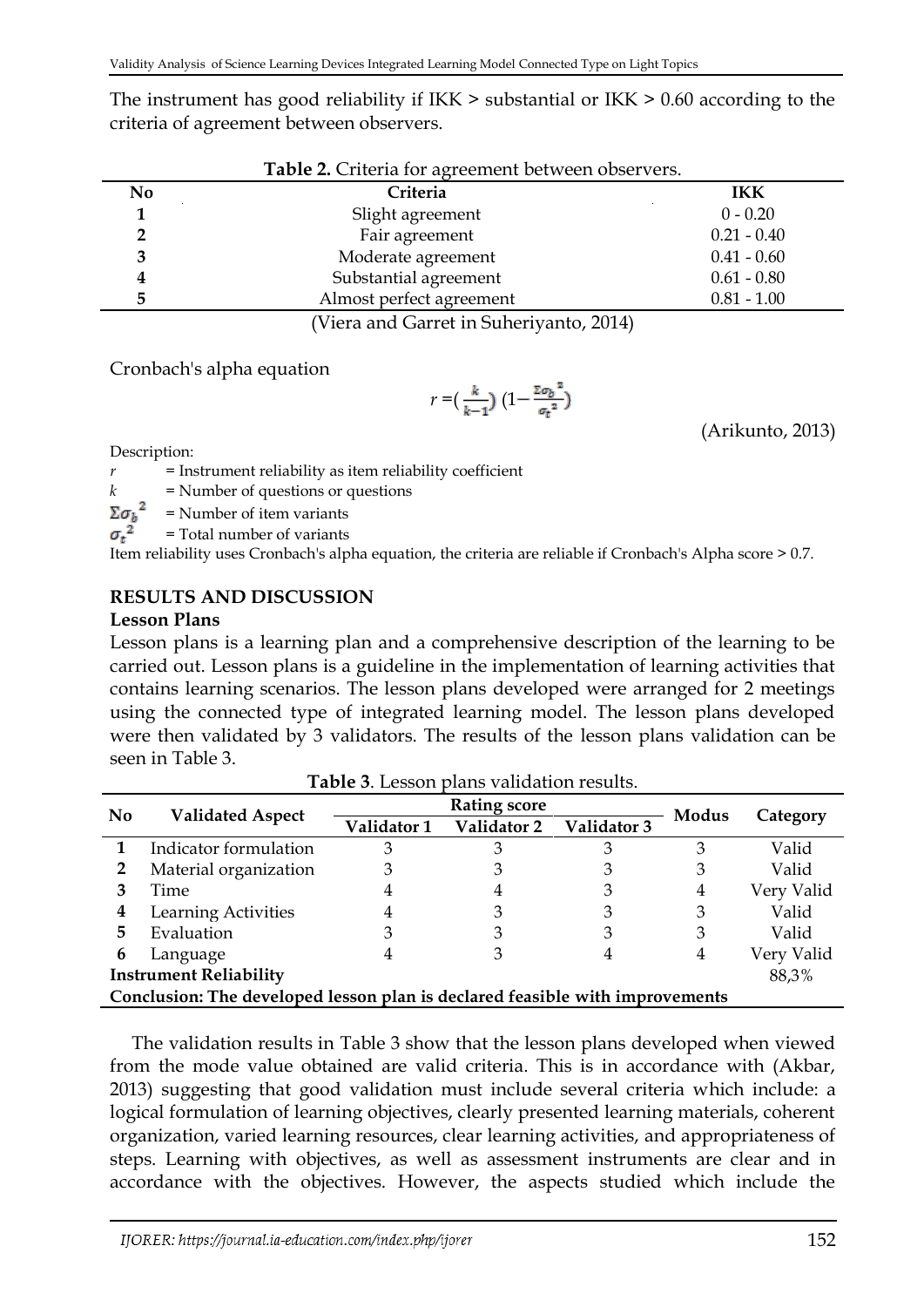formulation of indicators, the selection and organization of teaching materials, time, learning activities, as well as aspects of assessment and language aspects get a mode with valid criteria.

This is because improvements still need to be made in terms of writing motivational activities in preliminary activities, the suitability of goals and indicators with basics competency, connected model maps, teaching materials that are prepared are not yet clear, integration maps and learning models used in the delivery of learning materials need to be replaced. Based on this, the researchers made improvements in accordance with the suggestions of the three validators so that it is hoped that after being revised the device can be more helpful in the learning process. This is equivalent to the theory of Allen & Yen in Widiastari (2020) which states that the validity of the device can be interpreted as an ability to measure what should be measured. So if the device in the form of this lesson plan still contains errors, it should be revised in order to get learning tools that can be used in learning activities. In line with what was stated (Arifin, 2017) that if there are still errors in making the instrument, then the instrument is revised again.

The validation results listed in Table 3 show an average reliability value of 88.3% Borich in (Sudiarman, 2015) with a mode score of 3. Analysis of the validity and reliability of research instruments based on the assessment of the validators was also analyzed using SPSS software, it is known that the Cronbach Alpha score of 0.83 with almost perfect agreement criteria, it can be concluded that the developed lesson plans have valid and reliable criteria, so the lesson plans are suitable to be used as a guide in learning activities. Likewise, the results of Yuniati's (2018) research, Nabila & Mareta (2017), and Nur H. et al., (2014) disclose the use of learning tools included in the category good based on score validation for lesson plans.

#### **Student Worksheets**

The student worksheet using the connected type integrated learning model which was developed consists of two activities that are arranged as a guide for students in learning activities through teacher guidance to understand the concepts to be learned. The worksheets that have been developed are then validated by 3 validators. The results of the worksheet validation can be seen in Table 4.

| <b>No</b>                              |                                                                              |             |             |             |       |            |  |  |
|----------------------------------------|------------------------------------------------------------------------------|-------------|-------------|-------------|-------|------------|--|--|
|                                        | <b>Validated Aspect</b>                                                      | Validator 1 | Validator 2 | Validator 3 | Modus | Category   |  |  |
|                                        | <b>Hint Aspect</b>                                                           | 4           | 4           | З           | 4     | Very Valid |  |  |
|                                        | Content Eligibility                                                          |             | 4           |             |       | Valid      |  |  |
|                                        | Procedure                                                                    |             |             | З           |       | Valid      |  |  |
| 4                                      | Question                                                                     |             |             |             |       | Valid      |  |  |
| <b>Instrument Reliability</b><br>85,2% |                                                                              |             |             |             |       |            |  |  |
|                                        | Conclusion: The developed worksheets are declared feasible with improvements |             |             |             |       |            |  |  |

Student worksheets or worksheet are a learning resource in the form of sheets containing brief material, learning objectives, instructions for working on questions and a number of questions that must be answered by students (Ikhsan, 2016). The students by answering these questions can master the material they are learning. Ikhsan also said that the function of worksheet is to make it easier for students to understand the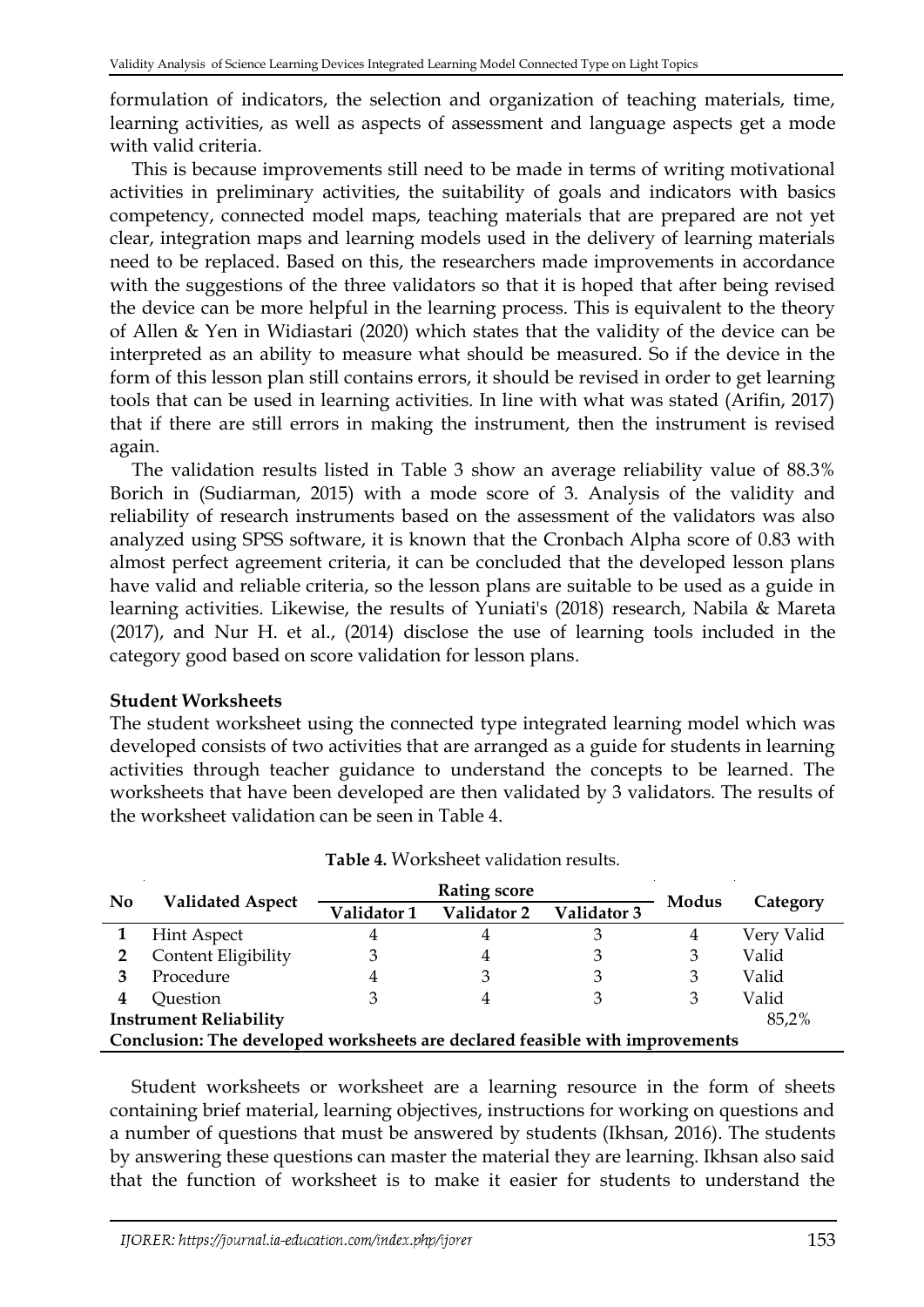material to be studied. The worksheets developed in this study were arranged in such a way that the attitude and skill values of the students could be known and the activity sheets were expected to improve student learning outcomes.

The results of the worksheet validation listed in Table 3 show that the validation data provided by the three validators got a mode 3 score with a valid category and an average reliability of 85.2%, indicating that the worksheet developed can be categorized as reliable Borich in (Sudiarman, 2015). Analysis of the validity and reliability of research instruments based on the assessment of the validators was also analyzed using SPSS software, it is known that the Cronbach Alpha score of 0.91 with almost ferfect agreement criteria, it can be concluded that the worksheet developed has valid and reliable criteria, so that the worksheet deserves to be used as a guide in Learning Activities. Likewise, the results of Yuniati's (2018) research, Ahmad (2018), Nabila & Mareta (2017), Habibah et al., (2017) and Nur H. et al., (2014) disclose the use of learning tools included in the category good based on score validation for worksheets.

## **Handout**

The handout was developed based on the connectedness model with the aim of helping students deepen their understanding of the topic of light which is linked to other topics, namely photosynthesis and the sense of sight. The handout that was developed was then validated by 3 validators. The following is a table of the results of the Handout validation that was developed.

| Table 5. Handout validation results.                                     |                         |             |                     |             |       |            |  |
|--------------------------------------------------------------------------|-------------------------|-------------|---------------------|-------------|-------|------------|--|
|                                                                          | <b>Validated Aspect</b> |             | <b>Rating score</b> |             |       |            |  |
| N <sub>0</sub>                                                           |                         | Validator 1 | Validator 2         | Validator 3 | Modus | Category   |  |
|                                                                          | Material Realm          |             |                     |             |       | Valid      |  |
|                                                                          | Language Domain         |             |                     |             | 4     | very Valid |  |
| <b>Instrument Reliability</b><br>89,1%                                   |                         |             |                     |             |       |            |  |
| Conclusion: The developed handout is declared feasible with improvements |                         |             |                     |             |       |            |  |

According to Azizahwati (2015) the development of science teaching materials cannot be separated from the role of the immediate environment, both the physical (natural) environment and the socio-cultural environment. The developed handout contains light material that is connected to other topics, namely photosynthesis and the sense of sight by referring to the connected type of integrated learning model. This refers to the directive (Ministry of Education and Culture, 2014) which states that educators may develop student textbooks related to learning activities in accordance with practical tools and materials or learning media at school, or also the models and approaches chosen by educators so that core competencies and competencies The basis that has been set can be achieved well. Therefore, the researcher developed a handout with reference to the integration of material in accordance with integrated learning which includes integration in interdisciplinary sciences.

The results of the validation by the three validators in Table 5 show that in general the results of the validation handouts compiled get a mode 4 score with a very valid category. The average reliability data of 89.1% indicates that the handout developed can be categorized as reliable, so it can be said that the components contained in the developed handout consisting of format, content, and language are very valid, and thus can be used in learning. According to (Akbar, 2013) a book must have accurate criteria seen from the aspect of accuracy in presentation. Akbar also stated that textbooks must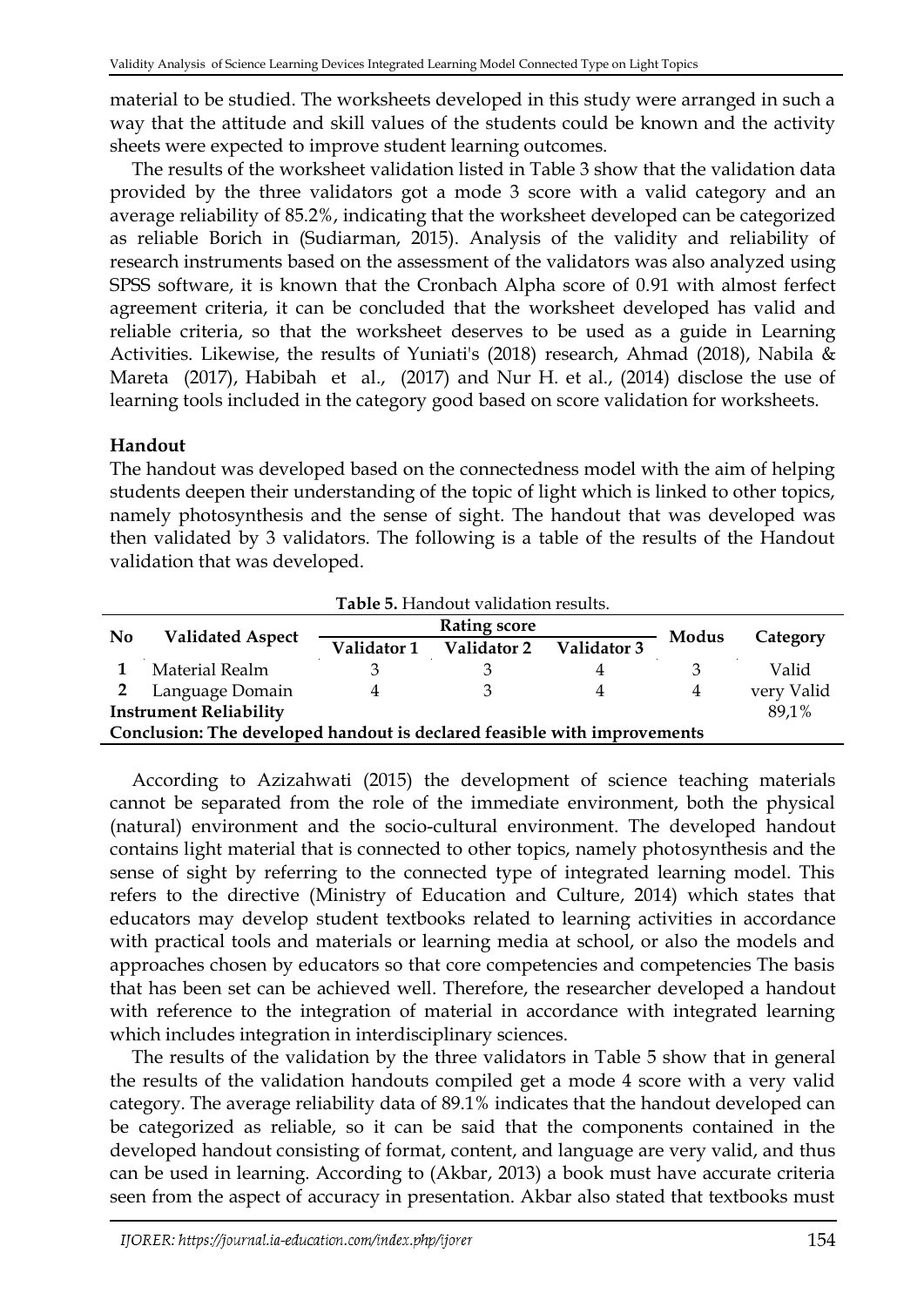be communicative and student centered. Analysis of the validity and reliability of the instrument was also analyzed using SPSS software, it was known that the Cronbach Alpha score was 0.73 with the criteria of substantial agreement, it can be concluded that the developed handout has valid and reliable criteria, so that the handout is feasible to be used as a guide in learning activities.

### **Cognitive Learning Outcomes Test**

The learning outcomes test instrument developed consists of pretest and posttest questions. Each test instrument consists of 10 multiple choice questions which are arranged based on learning indicators on light material with an integrated learning model of the connected type. This cognitive learning outcome test was reviewed by 3 validators. The results of the validation of the learning outcomes test instruments from the 3 validators are listed in Table 6.

|                |                                                                                      |             | <b>Rating score</b> |             |       |            |
|----------------|--------------------------------------------------------------------------------------|-------------|---------------------|-------------|-------|------------|
| N <sub>0</sub> | <b>Validated Aspect</b>                                                              | Validator 1 | Validator 2         | Validator 3 | Modus | Category   |
|                | Theory                                                                               | З           |                     |             | З     | Valid      |
|                | Construction                                                                         | 3           |                     |             |       | Valid      |
|                | Language                                                                             | 4           |                     | 4           | 4     | Very Valid |
|                | <b>Instrument Reliability</b>                                                        |             |                     |             |       | 95,3%      |
|                | Conclusion: The developed Cognitive Learning Outcomes Test is declared feasible with |             |                     |             |       |            |
|                | improvements                                                                         |             |                     |             |       |            |

**Table 6.** Validation results of cognitive learning results.

The development of the cognitive learning outcomes test is based on the formulation of learning objectives associated with Blomm's level of cognitive domain thinking, namely the ability to restate concepts or principles that have been studied as intellectual abilities which include students' ability to remember, remember (C1), understand (C2), apply (C3), analyze (C4), the concept of light (Mursalin, 2021). According to Sudjana (2015) learning outcomes are behavioral information that leads to cognitive, affective and psychomotor aspects obtained by students after the learning process. The learning outcomes test instrument developed consisted of pretest and posttest questions. The test instrument consists of 10 multiple choice questions which are arranged based on learning indicators on light material with an integrated learning model of the connected type.

The results of the validation of the cognitive learning outcomes test instruments from the 3 validators are listed in Table 5. Based on the results of the validation by 3 validators in Table 6, it shows that in general the results of the validation of the learning outcomes tests that were compiled had an overall mode score of 3 with valid categories and obtained a reliability of 95, 3% with reliable category. Analysis of the validity and reliability of the instrument was also analyzed using SPSS software, it was known that the Cronbach Alpha score was 0.85 with the criteria of almost ferfect agreement, it can be concluded that the cognitive learning outcome test developed has valid and reliable criteria, so that the cognitive learning outcome test is feasible to be used as an evaluation. in learning activities.

### **Affective Assessment Sheet**

The student's attitude or affective assessment instrument developed consisted of an attitude of curiosity, honesty, discipline, thoroughness, and responsibility during the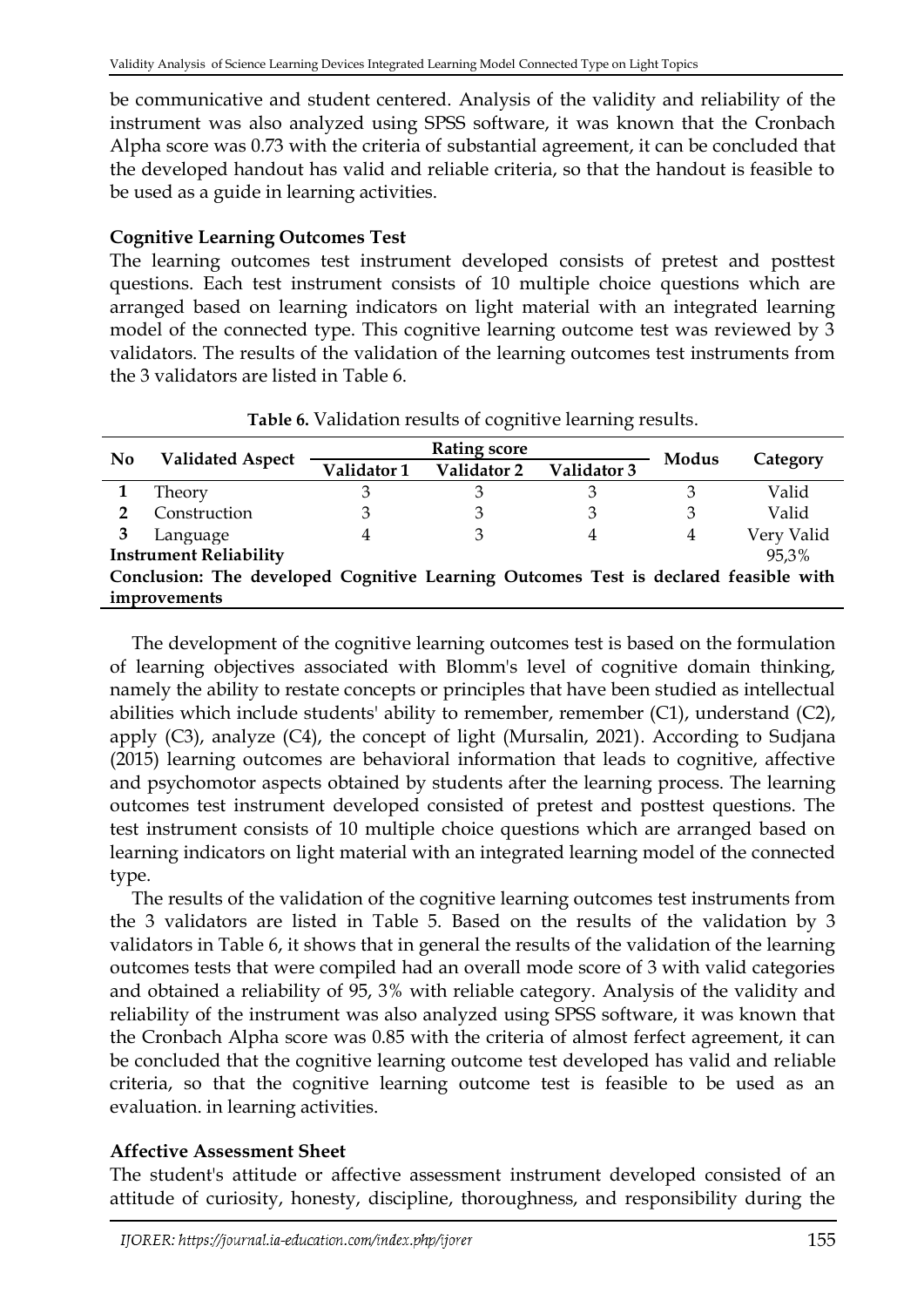learning process. The developed instrument is also accompanied by an assessment rubric to make it easier for observers to give scores to each student. The developed instrument was then validated by 3 validators. The results of the validation of the attitude assessment instrument from the 3 validators are listed in Table 7.

|                | Table 7. Validation results of student affective assessment.                      |  |                                     |   |       |            |  |
|----------------|-----------------------------------------------------------------------------------|--|-------------------------------------|---|-------|------------|--|
| N <sub>0</sub> |                                                                                   |  | <b>Rating score</b>                 |   |       |            |  |
|                | <b>Validated Aspect</b>                                                           |  | Validator 1 Validator 2 Validator 3 |   | Modus | Category   |  |
|                | Display format                                                                    |  |                                     | 4 | 4     | Very Valid |  |
|                | Fill in the assessment sheet                                                      |  |                                     | 4 | 4     | Very Valid |  |
|                | Language                                                                          |  |                                     | 4 | 4     | Very Valid |  |
|                | <b>Instrument Reliability</b><br>90,7%                                            |  |                                     |   |       |            |  |
|                | Conclusion: the developed student affective assessment sheet is declared feasible |  |                                     |   |       |            |  |

According to Ananda (2018) attitude stems from feelings (likes or dislikes) associated with a person's tendency to respond to something or an object. Ananda also said that several ways were used to assess student attitudes, one of which was the observation technique, where the instrument used was a rating scale accompanied by a rubric. The attitude assessment instrument developed consisted of curiosity, honesty, discipline, thoroughness, and responsibility during the learning process. Students are expected to show an attitude of curiosity, honesty, discipline, thoroughness, and responsibility during the learning process related to the topic of light with connected-type integrated learning. The developed instrument is also accompanied by an assessment rubric to make it easier for observers to score each student. The developed instrument was then validated by 3 validators. The results of the validation of the attitude assessment instrument from the 3 validators are listed in Table 7.

Based on the results of the validation by 3 validators in Table 6, it shows that in general the results of the validation of the attitude assessment instruments compiled have a mode score of 4 with a very valid category with an average reliability of 90.7% Borich in (Sudiarman, 2015). Thus the attitude assessment instrument developed is included in the reliable category so that it is suitable for use in learning with a few revisions. Analysis of the validity and reliability of the instrument was also analyzed using SPSS software, it is known that the Cronbach Alpha score is 0.85 with the criteria of almost ferfect agreement, it can be concluded that the affective assessment sheet developed has valid and reliable criteria, so that the affective assessment sheet is feasible to be used as an evaluation in the activity learning.

#### **Student Psychomotor Assessment**

The skill assessment instrument developed consisted of an assessment of students who were carrying out activities during the learning process. The instrument consists of four aspects that are assessed, all aspects assessed include conducting experiments with the correct procedures, recording experimental data accurately and thoroughly and neatly, analyzing experimental data appropriately and formulating experimental conclusions correctly during the learning process on the material. light with a connected type of integrated learning model. The results of the validation of the learning outcomes test instruments from the 3 validators are listed in Table 8.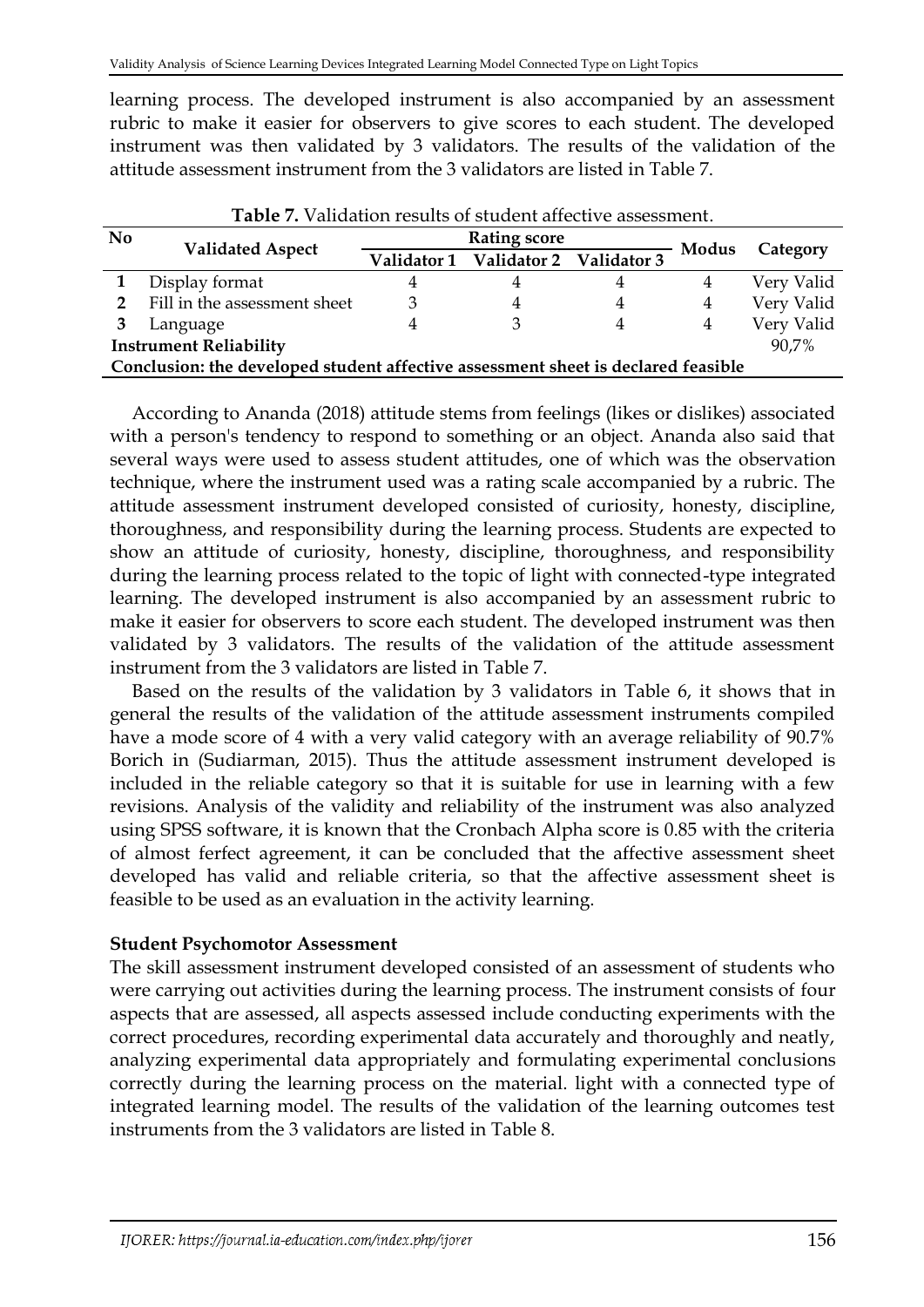|                | <b>Validated Aspect</b>                                                              |             | <b>Rating score</b> | Modus       |   |            |
|----------------|--------------------------------------------------------------------------------------|-------------|---------------------|-------------|---|------------|
| N <sub>0</sub> |                                                                                      | Validator 1 | Validator 2         | Validator 3 |   | Category   |
|                | Display format                                                                       | 4           | 4                   | 4           | 4 | Very Valid |
| $\mathbf{2}$   | Fill in the assessment                                                               | 3           | 4                   | 4           | 4 | Very Valid |
|                | sheet                                                                                |             |                     |             |   |            |
|                | Language                                                                             | 4           | З                   | 4           | 4 | Very Valid |
|                | <b>Instrument Reliability</b>                                                        |             |                     |             |   | 89.1%      |
|                | Conclusion: the student's psychomotor assessment sheet developed was declared worthy |             |                     |             |   |            |
|                | slightly with improvements                                                           |             |                     |             |   |            |

**Table 8**. Validation results of student psychomotor assessment.

Skill competency assessment can be carried out using performance or practice assessments (Ananda, 2018). The skills assessment instrument developed consisted of an assessment of students who were carrying out activities during the learning process. The instrument consists of four aspects that are assessed, all aspects that are assessed include conducting experiments with the correct procedures, recording experimental data accurately and thoroughly and neatly, analyzing experimental data appropriately and formulating experimental conclusions correctly during the learning process on the material. light with a connected type of integrated learning model. The results of the validation of the learning outcomes test instruments from the 3 validators are listed in Table 8. Based on the results of the validation by 3 validators in Table 8, the data shows that in general the results of the validation of the skill assessment sheet compiled get a mode 4 score with a very valid category with 89.1% reliability Borich in (Sudiarman, 2015). This the psychomotor assessment sheet developed is suitable for use in learning. Analysis of the validity and reliability of the instrument was also analyzed using SPSS software, it is known that the Cronbach Alpha score of 0.77 with substantial agreement criteria, it can be concluded that the psychomotor assessment sheet developed has valid and reliable criteria, so that the psychomotor assessment sheet is suitable for use as evaluation in learning activities.

#### **Student Response Questionnaire**

The student response questionnaire instrument that was developed aims to determine student responses to the learning process of the connected type integrated learning model that is taking place. The results of the validation of the student response questionnaires assessed by 3 validators are presented in Table 9.

| N <sub>0</sub>                                                                      | <b>Validated Aspect</b> |             |             |             |       |            |  |
|-------------------------------------------------------------------------------------|-------------------------|-------------|-------------|-------------|-------|------------|--|
|                                                                                     |                         | Validator 1 | Validator 2 | Validator 3 | Modus | Category   |  |
|                                                                                     | Student response        |             | 4           | 4           | 4     | Very Valid |  |
| -2                                                                                  | Language                |             |             | 4           | 4     | Very Valid |  |
| <b>Instrument Reliability</b><br>88,6%                                              |                         |             |             |             |       |            |  |
| Conclusion: the developed student response questionnaire sheet is declared feasible |                         |             |             |             |       |            |  |

**Table 9.** Results of validation of student response questionnaires.

The response questionnaire given to students is in the form of questions about student responses to learning that has been carried out using the connected type of integrated learning model. The student response questionnaire sheet given has two answer choices, namely positive points and negative points, students provide an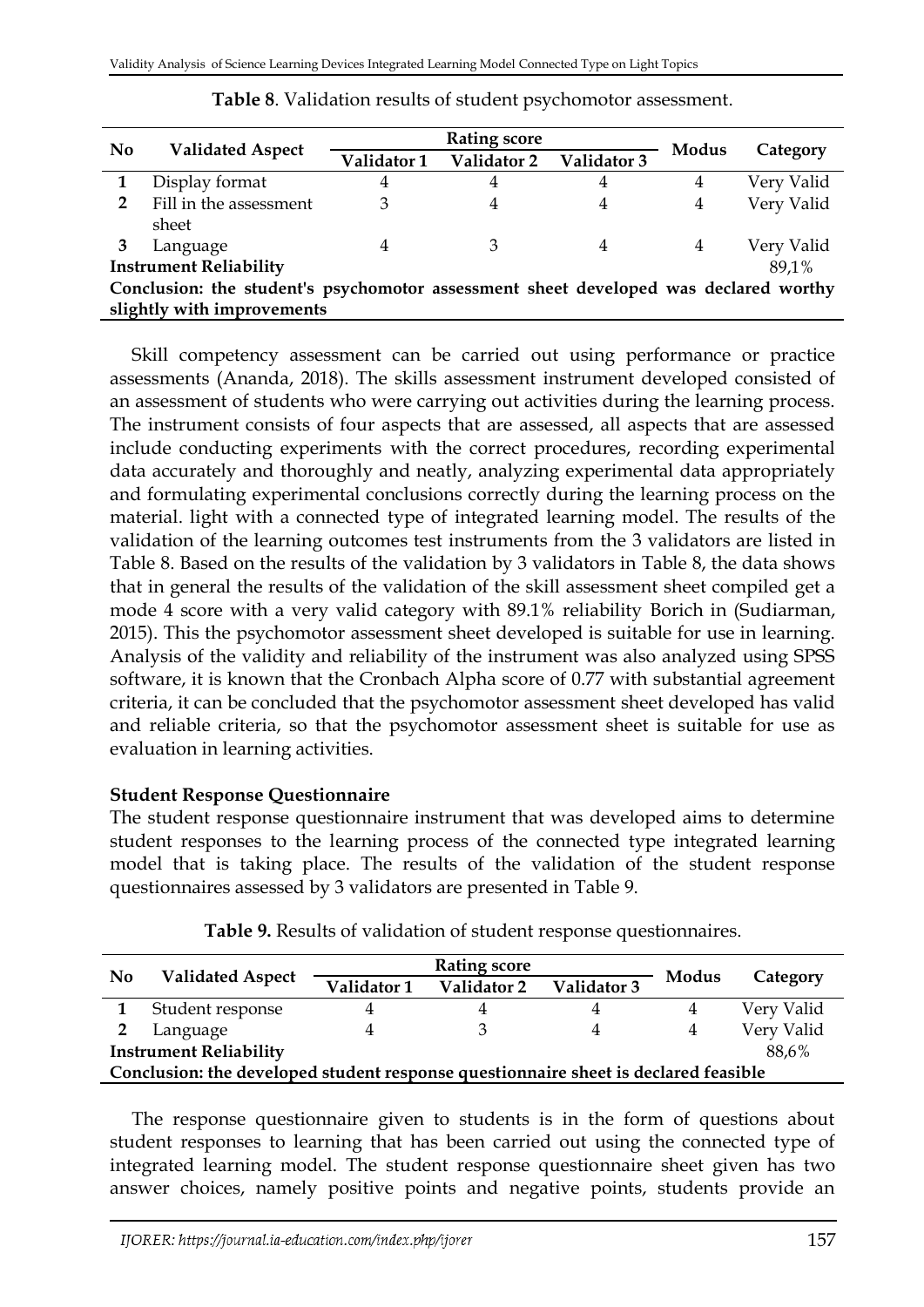assessment of the learning carried out by placing a check mark on one of the selected answers.

According to Annisaul (2020) The student response questionnaire instrument is declared suitable for use if it meets the requirements such as (1) including student responses related to the connected type of integrated learning model (2) listing the ease of language to be understood (3) clarity of sentence meaning in the assessment sheet (4) discussion used in accordance with EYD (5) ease of spelling of writing to read. According to Milina (2020) states that if the analysis of the resulting data shows a conversion of the "appropriate" category then the learning device developed is feasible to use, and if the resulting data shows a conversion of the "inappropriate" category then the learning device developed is not feasible to use and must be used. The results of the validation of the student response questionnaires assessed by 3 validators are presented in Table 9 getting a mode score of 4 with a very valid category and an average reliability of 89.1% Borich in (Sudiarman, 2015).

Analysis of the validity and reliability of the instrument was also analyzed using SPSS software, it is known that the Cronbach Alpha score of 1.00 with the criteria of almost perfect agreement, it can be concluded that the student response questionnaire developed has valid and reliable criteria, so that the student response questionnaire sheet is suitable for use in learning activities. Learning tools are declared valid, in line with research that has been reported (Zaini & Safitri, 2016; Zaini & Asnida, 2016; Imama & Zaini, 2015; Zaini, 2014; Zaini & Ripani, 2015; Setyowati et al., 2015). Based on the results of the analysis, both designer validators, material expert validators, and teachers gave suggestions for better instruments developed. Some suggestions can be accommodated in the form of revision of learning tools. After repairs have been made, it can be concluded that the entire device has very good criteria.

#### **CONCLUSIONS**

Based on data analysis and research discussion, it can be concluded that: lesson plans are declared valid, student worksheets are declared valid, test instruments are valid, response questionnaires are also valid. Based on the opinion of experts/experts that all lesson plans, worksheets, test instruments and questionnaires are declared valid. This study only arrived at the validity of the learning device. The suggestions for the development of science learning tools further pay more attention to student characteristics and material analysis related to concepts that can be connected.

#### **REFERENCES**

Agustina, T., Tika N. (2013). *Konsep dasar ipa*. Yogyakarta: Ombak.

Ahmad, M., Siregar, Y. P., & Siregar, N. A. (2018). Validitas model pembelajaran matematika realistik berbasis budaya mandailing dalam membelajarkan kemampuan koneksi matematis siswa. *Jurnal Education and Development Institut Pendidikan Tapanuli Selatan, 6*(2), 1–8.<https://doi.org/10.37081/ed.v6i2.695>

Akbar, Sa'dun. (2013). *Instrumen Perangkat Pembelajaran.* Bandung: Remaja Rosdakarya.

- Ananda, R., & Abdillah. 2018. *Pembelajaran Terpadu*. Medan: Lembaga peduli Pengembangan Pendidikan Indonesia.
- Andansari, R. F. (2015). Penerapan pembelajaran ipa terpadu tipe connected materi sifat larutan serta keterkaitannya dengan sumber arus listrik kelas VII smpn 1 Trawas Mojokerto. *Jurnal Pendidikan Sains*.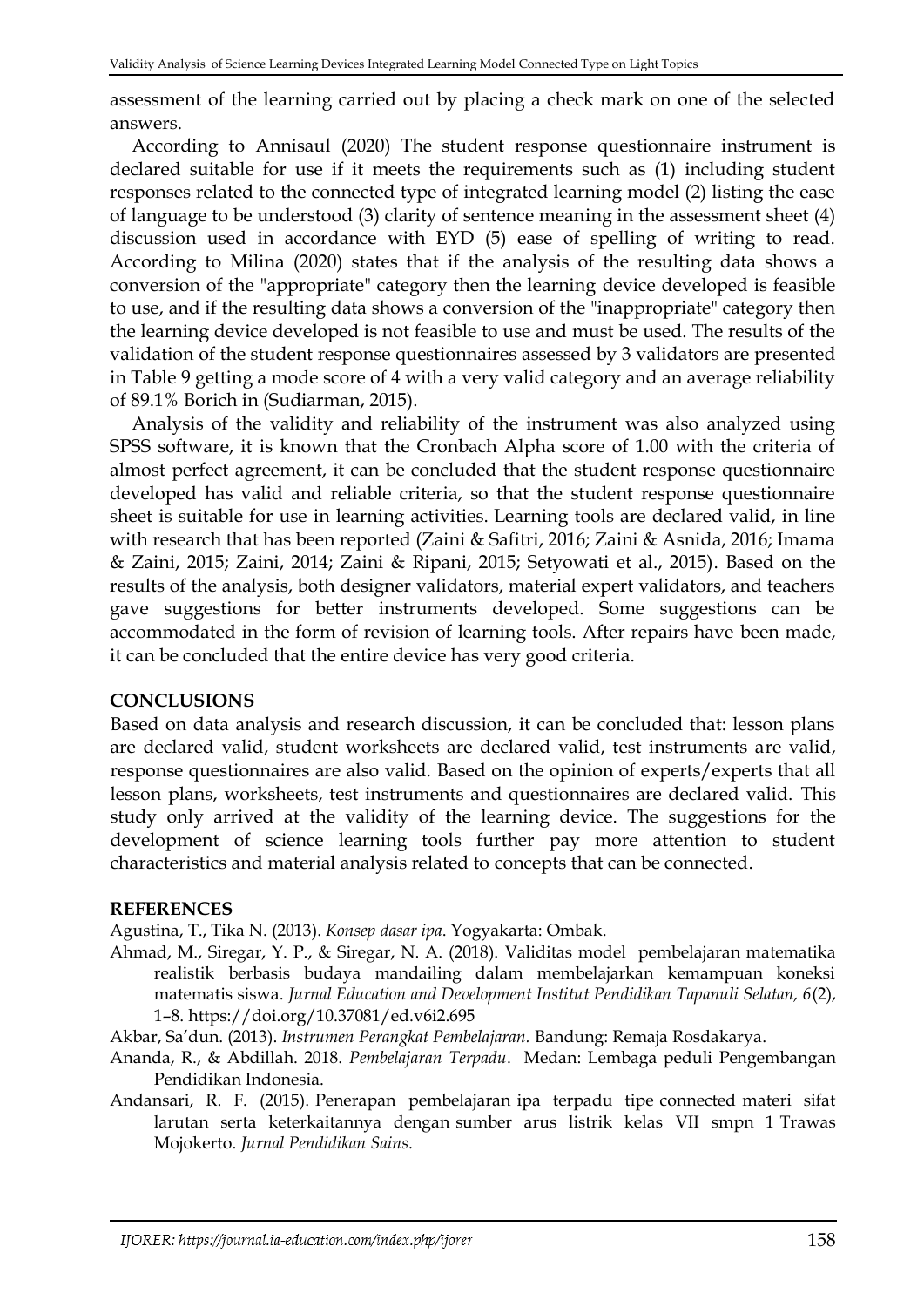- Annisaul, F. (2020). *Pengembangan perangkat pembelajaran model learning cycle 9e pada materi asam basa untuk meningkatkan self efficacy dan hasil belajar peserta didik sma.* Tessis. Pascasarjana Universitas Negeri Surabaya.
- Arifin, Z. (2017). Kriteria instrumen dalam suatu penelitian. *Jurnal Theorems*, *2*(1), 28-36. <http://dx.doi.org/10.31949/th.v2i1.571>
- Arikunto, S. (2013). *Dasar-dasar evaluasi pendidikan edisi 2.* Jakarta: Bumi Aksara.
- Azizahwati. (2015). Pengembangan modul pembelajaran fisika sma berbasis kearifan lokal untuk meningkatkan hasil belajar siswa. *Prosiding Pertemuan Ilmiah, 1*(19), 70-73.
- Budiarso, A. S. (2017). Analisis validitas perangkat pembelajaran fisika model inkuiri terbimbing untuk meningkatkan hasil belajar siswa sma pada materi listrik dinamis. *Jurnal Edukasi, 6*(2), 15-20. <https://doi.org/10.19184/jukasi.v4i2.5204>
- Dimyati, Johni. (2016). *Pembelajaran terpadu.* Jakarta: Prenadamedia Group.
- Habibah, F. N., Widodo, A. T., & Jumaeri. (2017). Pengembangan perangkat pembelajaran kontekstual berpendekatan inkuiri terbimbing materi ksp*. Journal of Innovative Science Education, 6*(1), 66–74.<https://doi.org/10.15294/jise.v6i1.17066>
- Haidir, I., Aziz, A., Samad, A. (2012). Penerapan model pembelajaran terpadu tipe connected dalam rangka meningkatkan hasil belajar fisika peserta didik smp negeri 2 Satap Malaka kab. maros*. Junal Sains dan Pendidikan Fisika*, *8*(3), 237-242. <https://doi.org/10.35580/jspf.v8i3.918>
- Ikhsan. (2016). Kemampuan pemecahan masalah siswa sma dalam model pembel;ajaran berbasis masalah dengan metode know-want-lern (kwl*). Jurnal Saintech, 8*(3), 1-10.
- Imama, N. AG, & Zaini, M. (2015). Pengembangan modul modul berbasis greening school konsep klasifikasi tumbuhan di smkn 1 Takisung. *Prosiding Seminar Nasional Biologi/IPA dan Pembelajarannya*, *13*(1), 1413-1419.
- Kemendikbud. (2014). *Buku tematik terpadu kurikulum 2013 kelas v tema 9 lingkungan sahabat kita*. Jakarta: Kemendikbud.
- Majid, A. (2013). *Stategi pembelajaran.* Bandung: Remaja Rosda Karya.
- Milina, F., Surahman, F., Sari, M. (2020). Pengembangan pembelajaran berbentuk miniatur rumah adat pada tema 7 untuk siswa kelas IV sdn 002 tebing kabupaten Karimun. *Jurnal Pendidikan MIND, 2*(1), 44-51.
- Mursalin, S. H., Odja, A. H., Nuayi, A. W. (2021). Analisis perangkat pembelajaran kooperatif tipe STAD berbantuan grup facebook terhadap hasil belajar siswa*. Jurnal Penelitian Pendidikan Fisika, 6*(1), 24-30.<http://dx.doi.org/10.36709/jipfi.v6i1.15177>
- Nabila, L. A., & Mareta, N. (2017). Pengembangan perangkat pembelajaran berbasis pendekatan kontekstual pada materi bangun datar berorientasi pada pemahaman konsep siswa kelas VII smp. *Jurnal Pendidikan Matematika, 6*(7), 58–72.
- Nisak, Khoirun. (2013). Pengembangan perangkat pembelajaran ipa terpadu tipe connected pada materi pokok sistem ekskresi untuk kelas IX smp. *Jurnal Pendidikan Sains-Pensa, 1*(1), 81-84.
- Nizar. (2018). *Pengembangan perangkat pembelajaran model inkuiri terbimbing untuk meningkatkan kemampuan berpikir kreatif siswa sma negeri balongoanggang*. Surabaya: Unesa.
- Nur H, F., Hobri, & Suharto. (2014). Pengembangan perangkat pembelajaran matematika pada model "core" (connecting, organizing, reflecting, extending) dengan pendekatan kontekstual pokok bahasan peluang untuk siswa siswa kelas xi. *Jurnal Kadikma, 5*(2), 111– 120.<https://doi.org/10.19184/kdma.v5i2.1366>
- Oktamagia D.W., Fauzi A., Hidayati. (2013). Pengaruh pembelajaran terpadu tipe connected terhadap hasil belajar ipa fisika pada materi cahaya dan alat optik di kelas viii smp n 1 sungai tarab. *Jurnal Pillar of Physics Education, 2*(Oktober), 25-32.
- Prabowo. (2013). *Pendidikan Fisika dalam Upaya Membentuk Manusia Indonesia Seutuhnya.* Seminar Nasional 2nd Lontar Physics Forum 2013.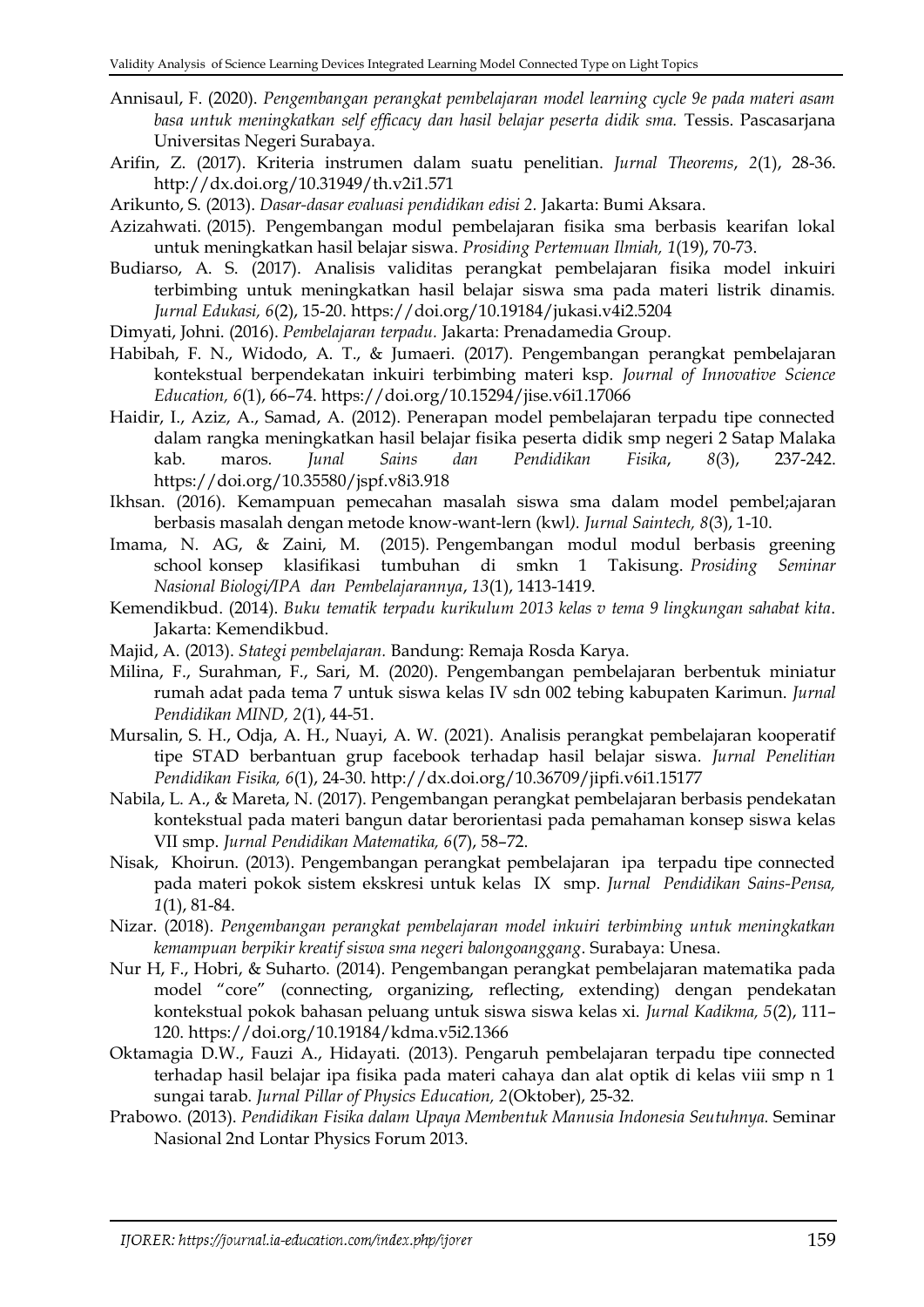- Setyowati, T.; Zaini, M. & Aminuddin, P. P. (2015). Pengembangan perangkat pembelajaran ipasmp menggunakan model inkuiri topik klasifikasi makhluk hidup. *Prosiding Seminar Nasional Biologi / IPA dan Pembelajarannya*, *13*(1), 676-682.
- Siburian, J., Corebima, A. D., Ibrohim., Saptasari, M. (2019). Analysis validity of environmental science development of learning devices inquiry strategy and instruments test critical thinking, creative thinking and student cognitive learning outcomes. *Jurnal Ilmiah Pendidikan Biologi*, *5* (1), 31-47[. https://doi.org/10.22437/bio.v5i1.6825](https://doi.org/10.22437/bio.v5i1.6825)
- Siregar, Y. E., Holila, A., Ahmad, M. (2020). Validitas perangkat pembelajaran dengan pendekatan kontekstual dalam upaya meningkatkan kemampuan pemahaman konsep*. Jurnal Akademika, 9*(2), 145-159. <https://doi.org/10.34005/akademika.v9i02.929>
- Suanah. (2017). Penggunaan model pembelajaran terpadu connected untuk meningkatkan pemahaman tentang FPB dan KPK dalam pelajaran matematika. *Indonesian Journal of Primary Education, 2*(2), 82-90. <https://doi.org/10.17509/ijpe.v2i2.15105>
- Sudiarman, Soegimin, Susantini, E. (2015). Pengembangan perangkat pembelajaran fisika berbasis inkuri terbimbing untuk melatihkan keterampilan proses sains dan meningkatkan hasil belajar pada topik suhu dan perubahannya. *Pendidikan Sains Pascasarjana Universitas Negeri Surabaya, 4*(2), 658-671. <https://doi.org/10.26740/jpps.v4n2.p658-671>
- Sudjana, N. (2015). *Penilaian Proses Hasil Belajar Mengajar, Cetakan ketujuh belas*. Bandung: Remaja Rosdakarya.
- Suheriyanto, I. Basuki, Soenarjo. (2014). Pengembangan perangkat pembelajaran berbasis media komputer virtual dan video dalam model pembelajaran langsung (studi pada mata diklat instalasi sistem operasi jaringan di smkn 2 Tarakan*. Jurnal Pendidikan Vokasi, 2*(1), 1-11.
- Taqiya T. B., Nuroso H., Reffiane F. (2019). Pengaruh model pembelajaran terpadu tipe connected berbantu media vidio animasi. *Jurnal Mimbar PGSD Undisksha*, *7*(3), 289-295. <http://dx.doi.org/10.23887/jjpgsd.v7i3.19492>
- Trianto. (2014). *Model pembelajaran terpadu: konsep dan implementasinya dalam kurikulum tingkat satuan pendidikan (ktsp)* . Jakarta: Bumi Aksara.
- Wibowo,W S. (2014). Pengembangan kegiatan pembelajaran ipa smp berbasis scientific approadalam konteks kurikulum 2013 pada topik pemanasan global. makalah ppm "workshop penguatan content knowledge keintegrasian materi ipa smp kelas VII untuk mengatasi hambatan guru ipa dalam implementasi kurikulum 2013" bagi guru ipa smp mgmp sub rayon 3 kabupaten Magelang.
- Widiastari, I. A. Marhaeni, A.A.I.N. Gunamantha, I.M. (2020). Studi pengembangan rencana pelaksanaan pembelajaran (rpp) tema peduli terhadap mahluk hidup kelas IV berbasis kecakapan belajar dan berinovasi abad 21*. Jurnal Pendidikan Dasar Indonesia, 4*(1), 95-104. <https://doi.org/10.23887/jpdi.v4i1.3418>
- Yuniati, S. (2018). Perangkat pembelajaran matematika terintegrasi karakter-keislaman melalui pendekatan kontekstual di propinsi riau. *MaPan : Jurnal Matematika Dan Pembelajaran, 6*(1), 104–118.<https://doi.org/10.24252/mapan.2018v6n1a10>
- Zaini, M. (2014). Pengembangan perangkat pembelajaran konsep proses fisiologis tumbuhan menggunakan model inkuiri terbimbing di smp. *Landasan-Jurnal Ilmiah Kependidikan & Kemasyarakatan, 9*(1).
- Zaini, M., & Asnida, D. J. (2016). The development of science-biology learning instrument oriented to mangrove forest for junior high school students. *In Prosiding Seminar Biologi, 12*(1), 134-141.
- Zaini, M. & Ripani, A. (2015). Pembentukan kader konservasi hutan mangrove melalui modul berbasis kemanfaatan sebagai bahan makanan dan minuman. prosiding seminar nasional pendidikan sains 2015 "pembelajaran dan penilaian sains sesuai tuntutan kurikulum 2013". *Surabaya: Unesa*, 520-527.